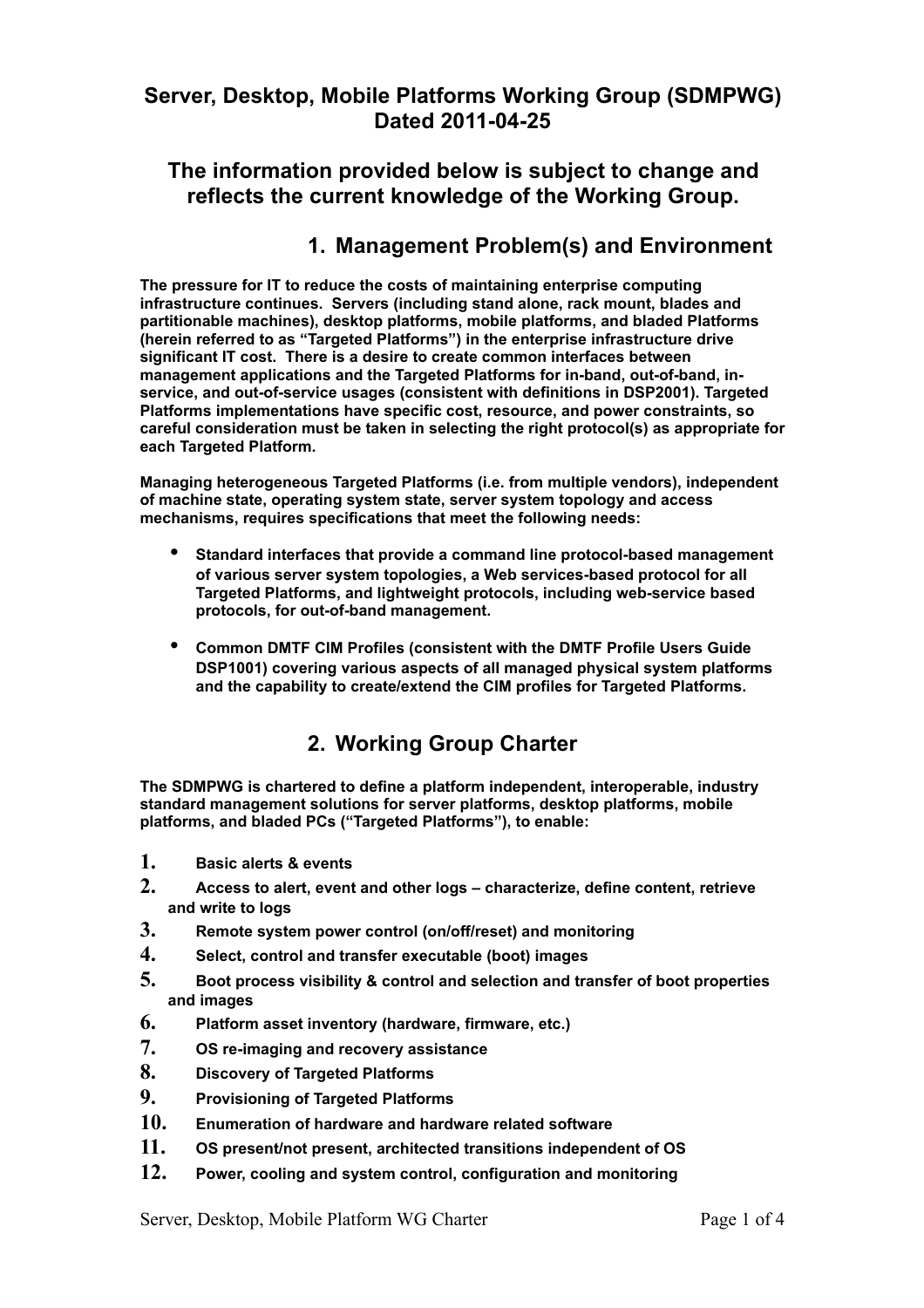- **13. Access to sensor data, including presence, temperature and other sensors.**
- **14. Access to logs characterize, define content, retrieve and write**
- **15. View and set status indicators (LED, text LCD, alarms etc.)**
- **16. Configuration of service processors and their components/services.**
- **17. Media & KVM redirection**
- **18. Correlation of multiple Management Access Points (MAP)**
- **19. OS recovery assistance**
- **20. Access to security information, such as accounts, groups and security modules**
- **21. Network Interface monitoring and control including wired and wireless.**
- **22. IO interconnect technologies such as PCI, SMBus, Bluetooth, USB and other interconnects.**

**By performing the following tasks:**

- **Define an architectural model for Targeted Platform management**
- **Leverage DMTF protocols and identify lightweight management stack(s) suitable for out-of-band management**
- **Define platform independent, interoperable, industry standard management data models, profiles and registries for the aspects of managing the physical aspects of system platforms that are within the scope of the management solutions described above.**
- **Define mechanisms for secure management**
- **Define mechanisms for scalable management**
- **Define mechanisms for scalable discovery & correlation**

**The SDMPWG will also own the following tasks related to its area of focus:**

- **Definition of the DMTF Management Initiative DASH**
- **Definition of the DMTF Management Initiative SMASH**
- **Work with the System Management Forum (SMF) to develop a compliance program for DASH & SMASH**

**Examples of physical system platforms include, but are not limited to:**

- **desktop platforms**
- **mobile platforms**
- **bladed PCs**
- **Servers spanning the spectrum of:**
	- Stand alone, blades, racks and partitionable systems
	- Enterprise & Telco
	- Low cost to mission critical

**In the course of authoring profiles, the WG will identify schema additions and modifications as necessary and work with the Schema Sub-Committee to incorporate these changes.**

**The focus of the WG is management of Targeted Platforms for in-band, out-of-band, inservice, and out-of-service (consistent with definitions in DSP2001) environments. This includes interactions with the operating system that are necessary to assist in hardware management. Direct management of a running operating system and its associated applications is out of scope.**

**The Server, Desktop, Mobile Platforms WG reports to the Platform Management Subcommittee.**

#### **Alliance Partnerships**

• **SNIA (Storage Networking Industry Alliance: Storage Management Initiative)**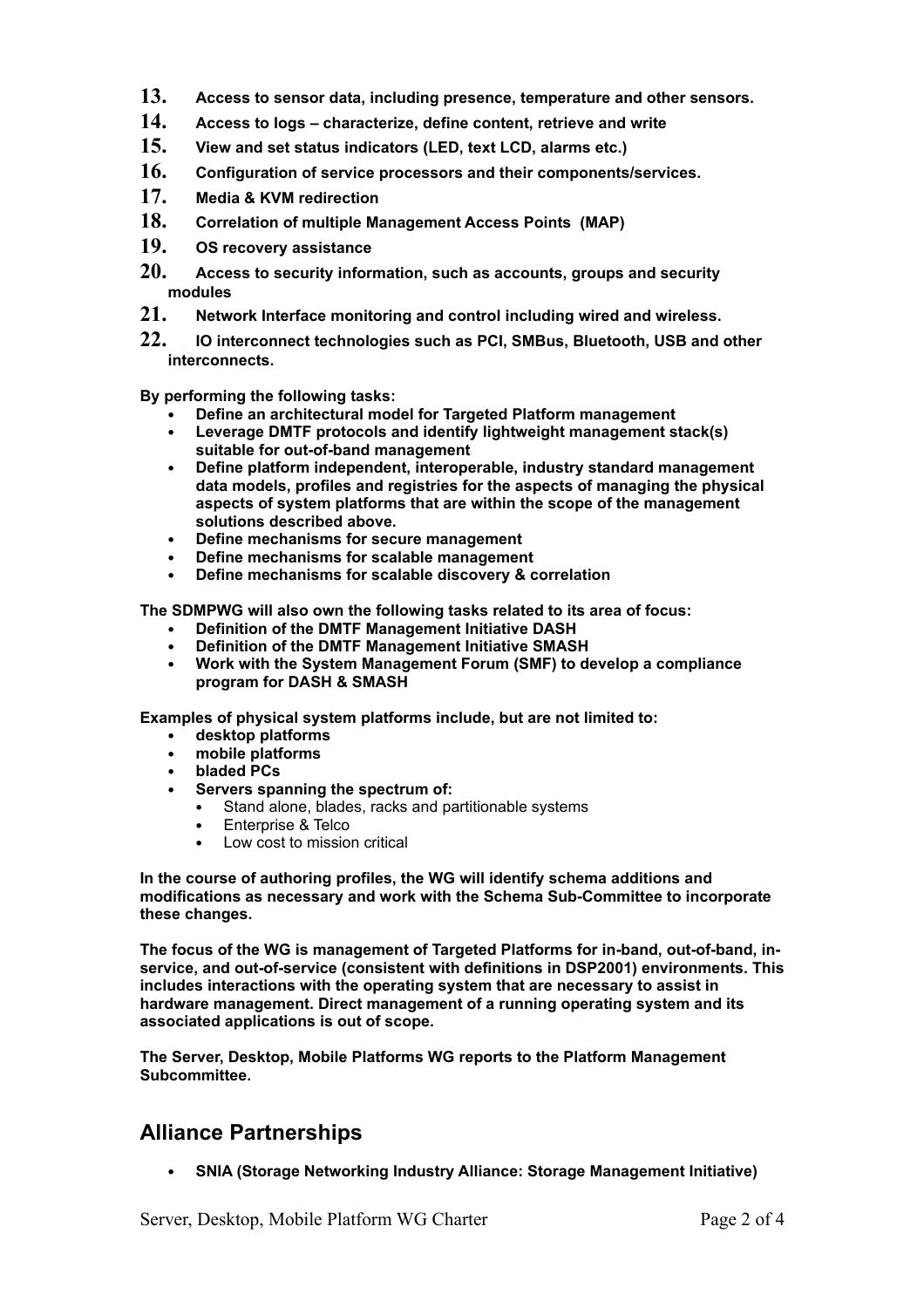- **TCG (Trusted Computing Group)**
- **TGG (The Green Grid)**
- **CompTIA (Computing Technology Industry Association)**
- **Consortium for Service Innovation**
- **SA Forum (Service Availability Forum)**
- **Blade Systems Alliance**
- **UEFI**

**2.**

# **3. Reliance/Coordination with other WG Models**

The SDMPWG will work closely with all of the Working Groups and sub-committees under the TC.

#### **4. Prior Work**

| 3.  | <b>DSP0217</b>                         | <b>SMASH Implementation Requirements</b>                           |
|-----|----------------------------------------|--------------------------------------------------------------------|
| 4.  | <b>DSP0232</b>                         | <b>DASH Implementation Requirements</b>                            |
| 5.  | <b>DSP0244</b>                         | IPMI PET-to-CIM Message Registry Mapping Specification             |
| 6.  |                                        |                                                                    |
| 7.  | <b>DSP0800</b>                         | <b>Base Server Profile SM CLP Command Mapping Specification</b>    |
| 8.  | <b>DSP0801</b>                         | <b>CLP Service Profile SM CLP Command Mapping Specification</b>    |
| 9.  | <b>DSP0802</b>                         | <b>SMASH Collections Profile SM CLP Command Mapping</b>            |
|     | <b>Specification</b>                   |                                                                    |
| 10. | <b>DSP0803</b>                         | <b>SM CLP Admin Domain Profile SM CLP Command Mapping</b>          |
|     | <b>Specification</b>                   |                                                                    |
| 11. | <b>DSP0804</b><br><b>Specification</b> | <b>Modular System Profile SM CLP Command Mapping</b>               |
| 12. | <b>DSP0805</b>                         | <b>Sensors Profile SM CLP Command Mapping Specification</b>        |
| 13. | <b>DSP0806</b>                         | Device Tray Profile SM CLP Command Mapping Specifications          |
| 14. |                                        |                                                                    |
|     | <b>DSP0807</b><br><b>Specification</b> | Pass-Through Module Profile SM CLP Command Mapping                 |
| 15. | <b>DSP0808</b>                         | <b>CPU Profile SM CLP Command Mapping Specification</b>            |
| 16. | <b>DSP0809</b>                         | <b>System Memory Profile SM CLP Command Mapping</b>                |
|     | <b>Specification</b>                   |                                                                    |
| 17. | <b>DSP0810</b>                         | <b>Record Log Profile SM CLP Command Mapping Specification</b>     |
| 18. | <b>DSP0811</b>                         | Simple Identity Management Profile SM CLP Command Mapping          |
|     | <b>Specification</b>                   |                                                                    |
| 19. | <b>DSP0812</b>                         | <b>Physical Asset Profile SM CLP Command Mapping Specification</b> |
| 20. | <b>DSP0813</b>                         | <b>Boot Control Profile SM CLP Command Mapping Specification</b>   |
| 21. | <b>DSP0814</b>                         | <b>Fan Profile SM CLP Command Mapping Specification</b>            |
| 22. | <b>DSP0815</b>                         | <b>Ethernet Port Profile SM CLP Command Mapping Specification</b>  |
| 23. | <b>DSP0816</b>                         | <b>Host LAN Network Port Profile SM CLP Command Mapping</b>        |
|     | <b>Specification</b>                   |                                                                    |
| 24. | <b>DSP0817</b>                         | IP Interface Profile SM CLP Command Mapping Specification          |
| 25. | <b>DSP0818</b>                         | <b>DHCP Client Profile SM CLP Command Mapping Specification</b>    |
| 26. | <b>DSP0819</b>                         | <b>DNS Client Profile SM CLP Command Mapping Specification</b>     |
| 27. | <b>DSP0820</b>                         | <b>Telnet Service Profile SM CLP Command Mapping Specification</b> |
| 28. | <b>DSP0821</b>                         | SSH Service Profile SM CLP Command Mapping Specification           |
| 29. | <b>DSP0822</b>                         | <b>Power Supply Profile SM CLP Command Mapping Specification</b>   |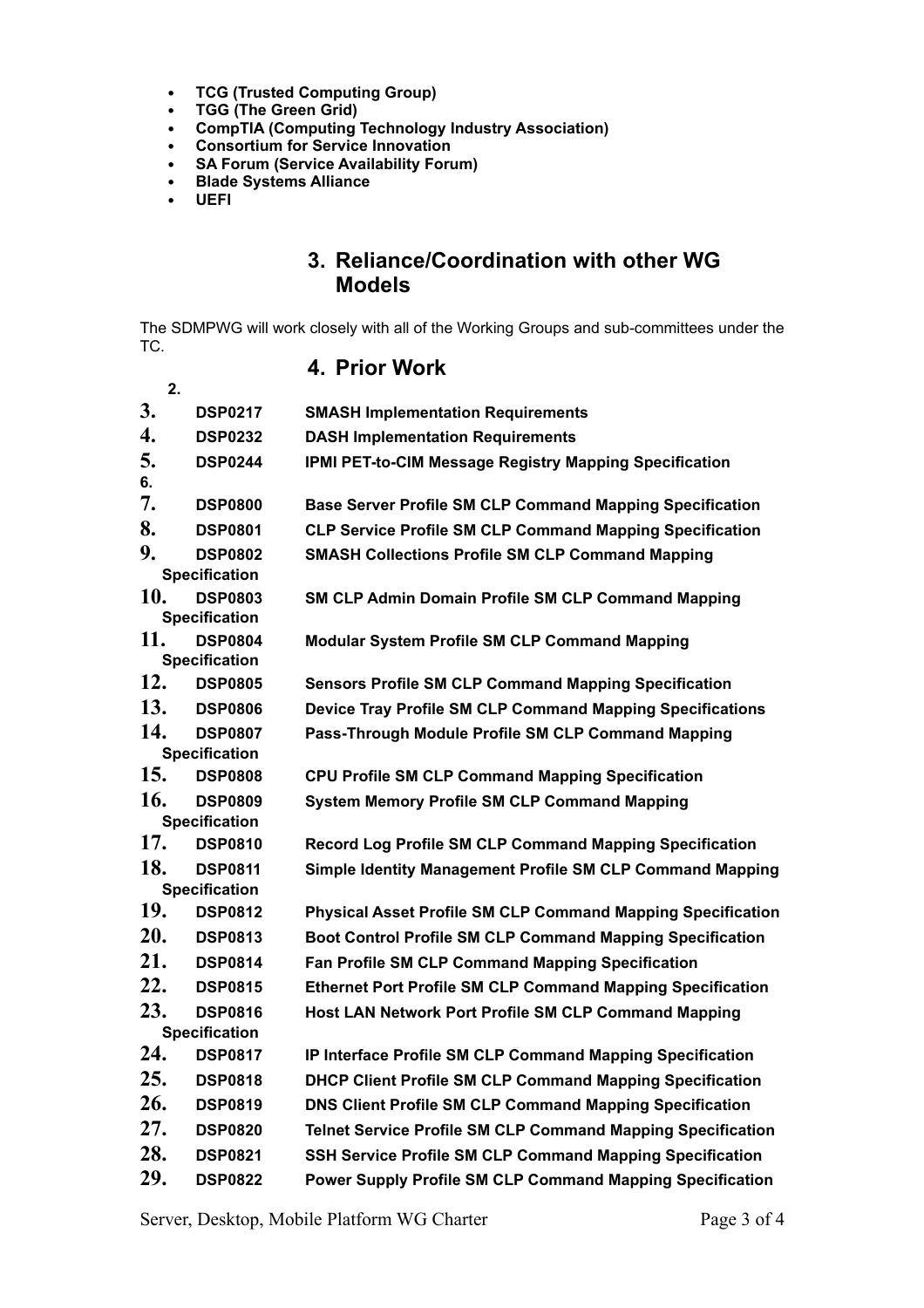| <b>30.</b>                                           | <b>DSP0823</b>                         | Power State Management Profile SM CLP Command Mapping                     |  |  |
|------------------------------------------------------|----------------------------------------|---------------------------------------------------------------------------|--|--|
| 31.                                                  | <b>Specification</b><br><b>DSP0824</b> | <b>Chassis Manager Profile SM CLP Command Mapping</b>                     |  |  |
|                                                      | <b>Specification</b>                   |                                                                           |  |  |
| 32.                                                  | <b>DSP0825</b><br><b>Specification</b> | <b>Shared Device Management Profile SM CLP Mapping</b>                    |  |  |
| 33. DSP0826<br><b>Specification</b>                  |                                        | <b>Software Inventory Profile SM CLP Command Mapping</b>                  |  |  |
| <b>34.</b><br><b>DSP0827</b><br><b>Specification</b> |                                        | Software Update Profile SM CLP Command Mapping                            |  |  |
| 35.<br><b>DSP0828</b><br><b>Specification</b>        |                                        | <b>Text Console Redirection Profile SM CLP Command Mapping</b>            |  |  |
| 36. DSP0830<br><b>Specification</b>                  |                                        | Role Based Authorization Profile SM CLP Command Mapping                   |  |  |
| 37.<br><b>DSP0831</b><br><b>Specification</b>        |                                        | <b>Platform Watchdog Profile SM CLP Command Mapping</b>                   |  |  |
| <b>38.</b>                                           | <b>DSP0834</b>                         | <b>Computer System Profile SM CLP Command Mapping</b>                     |  |  |
|                                                      | <b>Specification</b>                   |                                                                           |  |  |
|                                                      | 39. DSP0835                            | <b>Indicator LED Profile SM CLP Command Mapping Specification</b>         |  |  |
| 40.                                                  | <b>DSP0836</b>                         | <b>KVM Redirection Profile SM CLP Command Mapping</b>                     |  |  |
| <b>Specification</b>                                 |                                        |                                                                           |  |  |
| 41.                                                  | <b>DSP0842</b>                         | OS Status Profile SM CLP Command Mapping Specification                    |  |  |
| 42.                                                  | <b>DSP0843</b>                         | <b>Media Redirection Profile SM CLP Command Mapping</b>                   |  |  |
| <b>Specification</b>                                 |                                        |                                                                           |  |  |
| 43.                                                  | <b>DSP0845</b>                         | <b>Base Metrics Profile SM CLP Command Mapping Specification</b>          |  |  |
|                                                      |                                        |                                                                           |  |  |
| <b>DSP1004</b>                                       |                                        | <b>Base Server Profile</b>                                                |  |  |
| <b>DSP1005</b>                                       |                                        | <b>CLP Service Profile</b>                                                |  |  |
| <b>DSP1006</b><br><b>DSP1007</b>                     |                                        | <b>SMASH Collections Profile</b><br><b>SM CLP Admin Domain Profile</b>    |  |  |
| <b>DSP1008</b>                                       |                                        | <b>Modular Systems Profile</b>                                            |  |  |
| <b>DSP1009</b>                                       |                                        | <b>Sensors Profile</b>                                                    |  |  |
| <b>DSP1010</b>                                       |                                        | <b>Record Log Profile</b>                                                 |  |  |
| <b>DSP1011</b>                                       |                                        | <b>Physical Asset Profile</b>                                             |  |  |
| <b>DSP1012</b>                                       |                                        | <b>Boot Control Profile</b>                                               |  |  |
| <b>DSP1013</b>                                       |                                        | <b>Fan Profile</b>                                                        |  |  |
| <b>DSP1014</b>                                       |                                        | <b>Ethernet Port Profile</b>                                              |  |  |
| <b>DSP1015</b>                                       |                                        | <b>Power Supply Profile</b>                                               |  |  |
| <b>DSP1016</b><br><b>DSP1017</b>                     |                                        | <b>Telnet Service Profile</b><br><b>SSH Service Profile</b>               |  |  |
| <b>DSP1018</b>                                       |                                        | <b>Service Processor Profile</b>                                          |  |  |
| <b>DSP1019</b>                                       |                                        | <b>Device Tray Profile</b>                                                |  |  |
| <b>DSP1020</b>                                       |                                        | <b>Pass-Through Module Profile</b>                                        |  |  |
| <b>DSP1021</b>                                       |                                        | <b>Shared Device Management Profile</b>                                   |  |  |
| <b>DSP1022</b>                                       |                                        | <b>CPU Profile</b>                                                        |  |  |
| <b>DSP1023</b>                                       |                                        | <b>Software Inventory Profile</b>                                         |  |  |
| <b>DSP1024</b><br><b>DSP1025</b>                     |                                        | <b>Text Console Redirection Profile</b><br><b>Software Update Profile</b> |  |  |
| <b>DSP1026</b>                                       |                                        | <b>System Memory Profile</b>                                              |  |  |
| <b>DSP1027</b>                                       |                                        | <b>Power State Management Profile</b>                                     |  |  |
| <b>DSP1028</b>                                       |                                        | <b>Alarm Device Profile</b>                                               |  |  |
| <b>DSP1029</b>                                       |                                        | <b>OS Status Profile</b>                                                  |  |  |
| <b>DSP1030</b>                                       |                                        | <b>Battery Profile</b>                                                    |  |  |
| <b>DSP1035</b>                                       |                                        | <b>Host LAN Network Port Profile</b>                                      |  |  |
| <b>DSP1036</b><br><b>DSP1037</b>                     |                                        | <b>IP Interface Profile</b><br><b>DHCP Client Profile</b>                 |  |  |
|                                                      |                                        |                                                                           |  |  |